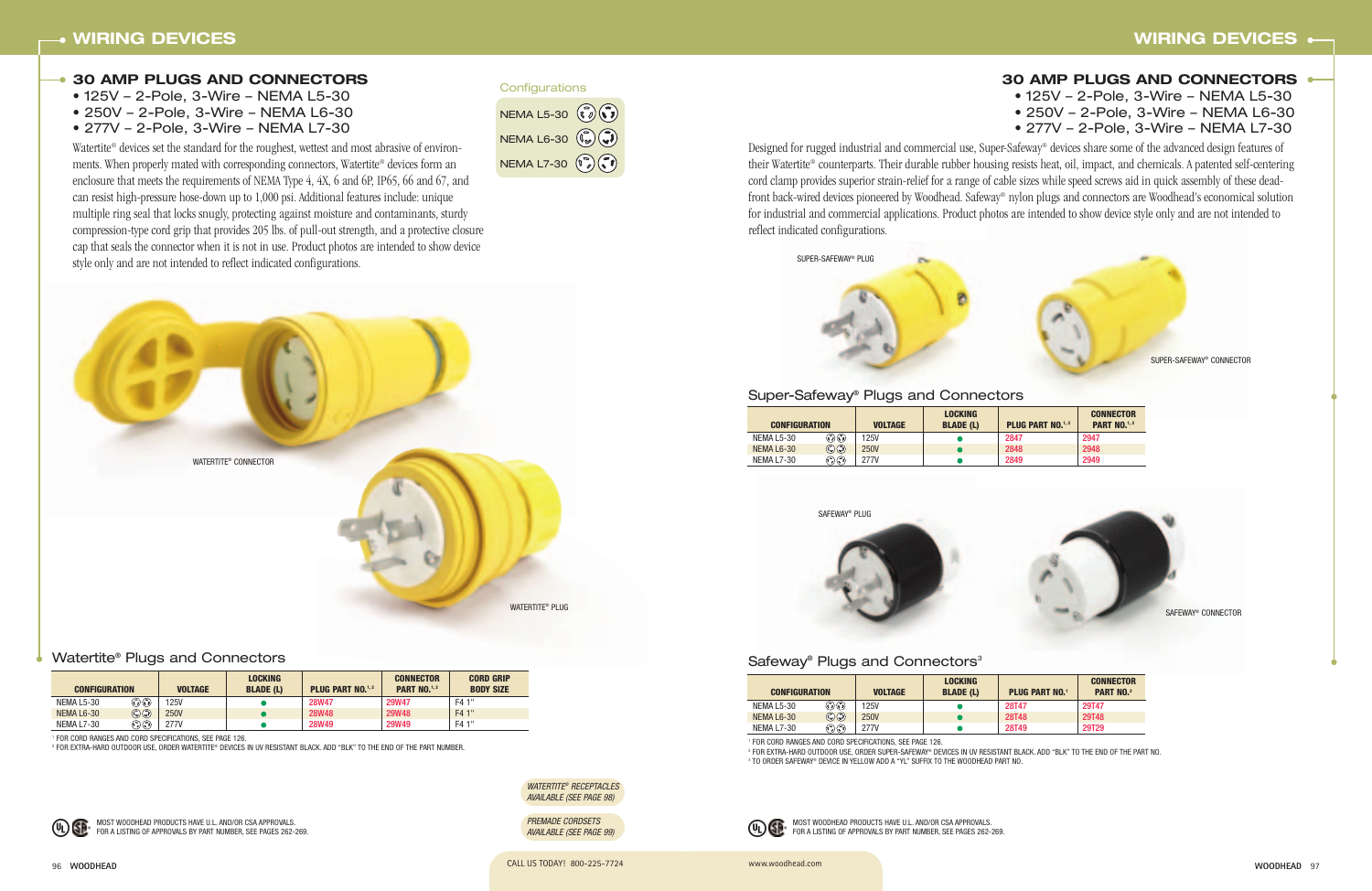#### **30 AMP RECEPTACLES**

- 125V 2-Pole, 3-Wire NEMA L5-30
- 250V 2-Pole, 3-Wire NEMA L6-30
- 277V 2-Pole, 3-Wire NEMA L7-30

Woodhead meets your receptacle needs head-on. Single, duplex or motor-base receptacles for wet abusive environments are covered by Watertite® product solutions while general industrial applications are well served by nylon Safeway® receptacles. Watertite® receptacles feature spring-loaded flip lid covers with built-in lock-out/tag-out capabilities and the patented triple seal for the best in wet-location protection. Product photos are intended to show device style only and are not intended to reflect indicated configurations.

SAFEWAY® FLANGED RECEPTACLES

#### Watertite® Cordsets

#### Watertite® Receptacles with Flip Coverplates

# **WIRING DEVICES**

#### **30 AMP CORDSETS**

• 125V – 2-Pole, 3-Wire – NEMA L5-30 • 250V – 2-Pole, 3-Wire – NEMA L6-30 • 277V – 2-Pole, 3-Wire – NEMA L7-30 Factory pre-made Watertite® or Super-Safeway® cordsets are made from heavy-duty SOW cord and the appropriate connector bodies that fit your environment. Product photos are intended to show style only and are not intended to reflect indicated

WATERTITE® PLUGS & CONNECTORS AVAILABLE (SEE PAGE 96)

configurations.

|                      |                          |                | <b>12-GAUGE</b>     | $10-$      |
|----------------------|--------------------------|----------------|---------------------|------------|
| <b>CONFIGURATION</b> |                          | <b>VOLTAGE</b> | <b>SOW CORDSETS</b> | C          |
| <b>NEMA L5-30</b>    | ೧೧೧                      | 125V           | 28W47 123           | <b>28V</b> |
| NEMA L6-30           | $\mathbb{C}(\mathbb{C})$ | 250V           | 28W48 123           | <b>28V</b> |
| NEMA L7-30           | $\odot$ $\odot$          | 277V           | 28W49 123           | <b>28V</b> |
|                      |                          |                |                     |            |

98 **WOODHEAD** CALL US TODAY! 800-225-7724 www.woodhead.com

| <b>CONFIGURATION</b> |                                       | <b>VOLTAGE</b> | <b>LOCKING</b><br><b>BLADE (L)</b> | <b>SINGLE</b><br><b>FLIP LID</b> | <b>FLIP LID</b><br><b>WITH MALE</b><br><b>RECEPTACLE</b> | <b>CONNECTOR FOR</b><br><b>FLIP LID WITH</b><br><b>MALE RECEPTACLE</b> |
|----------------------|---------------------------------------|----------------|------------------------------------|----------------------------------|----------------------------------------------------------|------------------------------------------------------------------------|
| NEMA L5-30           | ٥                                     | <b>125V</b>    |                                    | 69W47                            | 68W47                                                    | <b>29W47MB</b>                                                         |
| NEMA L6-30           | $\mathbb{O}$ g                        | <b>250V</b>    |                                    | 69W48                            | 68W48                                                    | <b>29W48MB</b>                                                         |
| NEMA L7-30           | $(\widehat{\cdot}) (\widehat{\cdot})$ | <b>277V</b>    |                                    | 69W49                            | 68W49                                                    | <b>29W49MB</b>                                                         |

| <b>CONFIGURATION</b> |                                                        | <b>VOLTAGE</b> | <b>LOCKING</b><br><b>BLADE (L)</b> | <b>FLANGED INLET</b> | <b>FLANGED</b><br><b>RECEPTACLES</b> | <b>SINGLE</b><br><b>RECEPTACLE<sup>1</sup></b> |
|----------------------|--------------------------------------------------------|----------------|------------------------------------|----------------------|--------------------------------------|------------------------------------------------|
| NEMA L5-30           | ಾಧ                                                     | <b>125V</b>    |                                    | <b>2847MB</b>        | <b>2947MB</b>                        | 4947                                           |
| NEMA L6-30           | $\mathbb{C}(\mathbb{C})$                               | <b>250V</b>    |                                    | 2848MB               | <b>2948MB</b>                        | 4948                                           |
| NEMA L7-30           | $(\widehat{\mathbb{F}_{q}})(\widehat{\mathbb{F}_{q}})$ | <b>277V</b>    |                                    | <b>2849MB</b>        | <b>2949MB</b>                        | 4949                                           |

#### Super-Safeway® Cordsets

| <b>CONFIGURATION</b> |                                                  | <b>VOLTAGE</b> | <b>12-GAUGE</b><br><b>SOW CORDSETS</b> | $10-$ |
|----------------------|--------------------------------------------------|----------------|----------------------------------------|-------|
| <b>NEMA L5-30</b>    | $\widehat{(\mathcal{O})}(\widehat{\mathcal{O}})$ | 125V           | 2847 123                               | 284   |
| NEMA L6-30           | $\mathbb{C}(\mathbb{C})$                         | 250V           | 2848 123                               | 284   |
| <b>NEMA L7-30</b>    | $(\widehat{\mathfrak{r}_{\ell}})$                | 277V           | 2849 123                               | 284   |



W/ MALE RECEPTACLE



SAFEWAY® FLANGED INLET

WATERTITE® CONNECTOR FOR FLIP LID W/ MALE RECEPTACLE



Cordset Options: Use the following chart to modify your part's specifications. 12 & 14 gauge GFCI cordsets use SJOW cord.

Safeway® Receptacles and Inlets

| NEMA L5-30 $(\vec{v})(\vec{v})$                               |  |
|---------------------------------------------------------------|--|
| NEMA L6-30 $(\mathbb{Q})$ $(\mathbb{Q})$                      |  |
| NEMA L7-30 $(\widehat{\mathfrak{l}})(\widehat{\mathfrak{l}})$ |  |

**Configurations** 

<sup>1</sup> FOR CORROSION RESISTANT RECEPTACLE, ADD "CR" SUFFIX TO PART NO.



MOST WOODHEAD PRODUCTS HAVE U.L. AND/OR CSA APPROVALS. FOR A LISTING OF APPROVALS BY PART NUMBER, SEE PAGES 262-269. MOST WOODHEAD PRODUCTS HAVE U.L. AND/OR CSA APPROVALS. FOR A LISTING OF APPROVALS BY PART NUMBER, SEE PAGES 262-269.





WATERTITE® SINGLE FLIP LID WATERTITE® FLIP LID



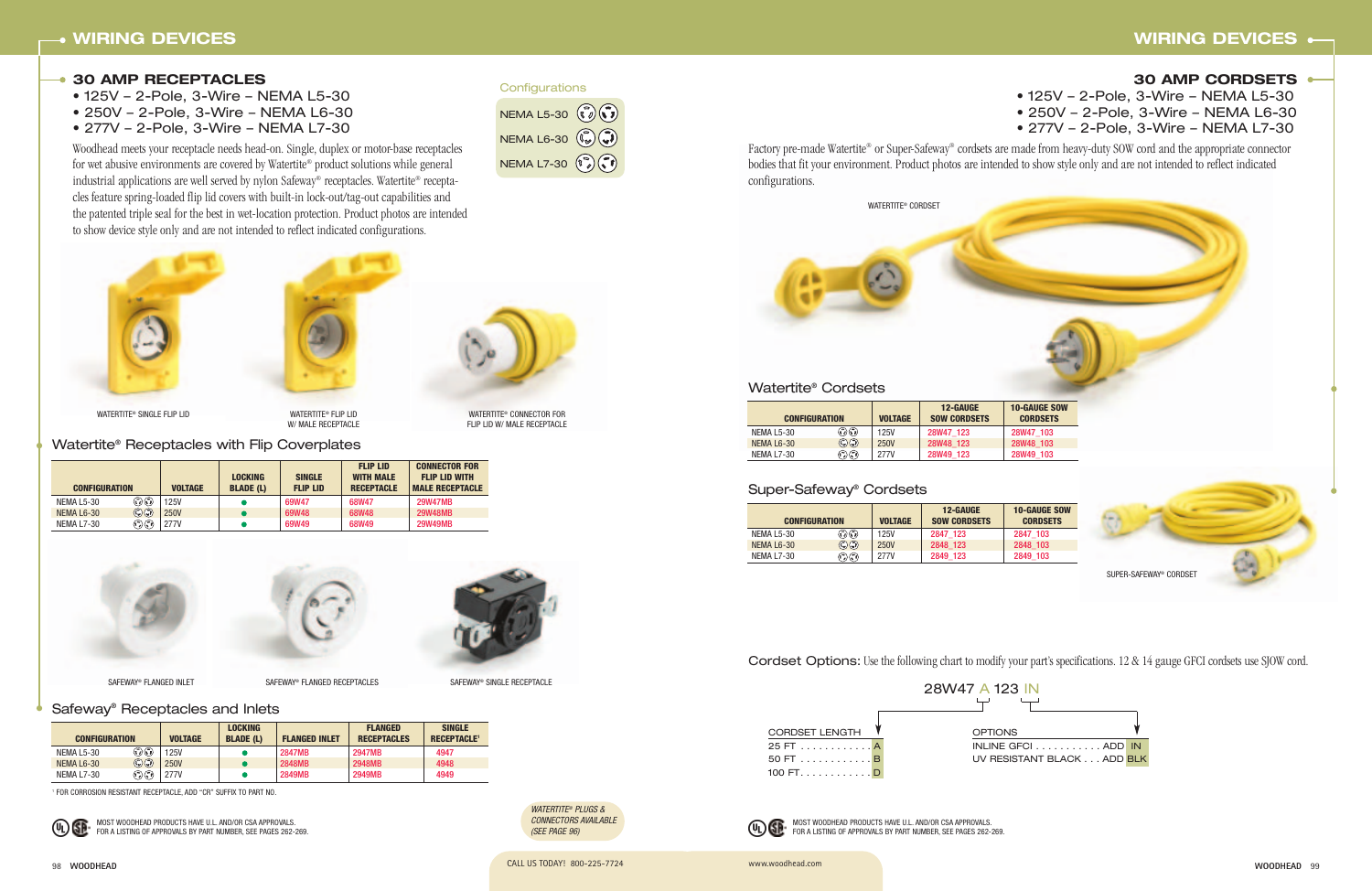#### Watertite® Plugs and Connectors

| <b>CONFIGURATION</b>                    | <b>VOLTAGE</b> | <b>LOCKING</b><br><b>BLADE (L)</b> | <b>PLUG PART NO.</b> <sup>1,2</sup> | <b>CONNECTOR</b><br><b>PART NO.</b> <sup>1,2</sup> | <b>CORD GRIP</b><br><b>BODY SIZE</b> |
|-----------------------------------------|----------------|------------------------------------|-------------------------------------|----------------------------------------------------|--------------------------------------|
| NON-NEMALOCKING $\mathbb{O} \mathbb{O}$ | 125/250V       |                                    | <b>28W08</b>                        | <b>29W08</b>                                       | F4 1"                                |
| NON-NEMA LOCKING CO                     | 120/208V       |                                    | <b>28W09</b>                        | <b>29W09</b>                                       | F4 1"                                |





#### Safeway<sup>®</sup> Plugs and Connectors<sup>3</sup>





Designed for rugged industrial and commercial use, Super-Safeway® devices share some of the advanced design features of their Watertite® counterparts. Their durable rubber housing resists heat, oil, impact, and chemicals. A patented self-centering cord clamp provides superior strain-relief for a range of cable sizes while speed screws aid in quick assembly of these deadfront back-wired devices pioneered by Woodhead. Safeway® nylon plugs and connectors are Woodhead's economical solution for industrial and commercial applications. Product photos are intended to show device style only and are not intended to reflect indicated configurations.

Watertite® devices set the standard for the roughest, wettest and most abrasive of environments. When properly mated with corresponding connectors, Watertite® devices form an enclosure that meets the requirements of NEMA Type 4, 4X, 6 and 6P, IP65, 66 and 67, and can resist high-pressure hose-down up to 1,000 psi. Additional features include: unique multiple ring seal that locks snugly, protecting against moisture and contaminants, sturdy compression-type cord grip that provides 205 lbs. of pull-out strength, and a protective closure cap that seals the connector when it is not in use. Product photos are intended to show device style only and are not intended to reflect indicated configurations.



100 **WOODHEAD** CALL US TODAY! 800-225-7724 **WOODHEAD** 101

# **30 AMP PLUGS AND CONNECTORS** • 125V/250V – 3-Pole, 3-Wire – Non-NEMA Locking • 120V/208V – 4-Pole, 4-Wire – Non-NEMA Locking



#### **30 AMP PLUGS AND CONNECTORS**

- 125V/250V 3-Pole, 3-Wire Non-NEMA Locking
- 120V/208V 4-Pole, 4-Wire Non-NEMA Locking

| <b>CONFIGURATION</b>        | <b>VOLTAGE</b> | <b>LOCKING</b><br><b>BLADE (L)</b> | <b>PLUG PART NO.</b> <sup>1,2</sup> | <b>CONNECTOR</b><br><b>PART NO.</b> <sup>1, 2</sup> |
|-----------------------------|----------------|------------------------------------|-------------------------------------|-----------------------------------------------------|
| $\odot$<br>NON-NEMA LOCKING | 125/250V       |                                    | 2808                                | 2908                                                |
| NON-NEMA LOCKING<br>$\odot$ | 120/208V       |                                    | 2809                                | 2909                                                |

#### Super-Safeway® Plugs and Connectors

| <b>CONFIGURATION</b>          | <b>VOLTAGE</b> | <b>LOCKING</b><br><b>BLADE (L)</b> | <b>PLUG PART NO.1</b> | <b>CONNECTOR</b><br><b>PART NO.1</b> |
|-------------------------------|----------------|------------------------------------|-----------------------|--------------------------------------|
| NON-NEMALOCKING $Q$           | 125/250V       |                                    | <b>28T08</b>          | <b>29T08</b>                         |
| $\odot$ O<br>NON-NEMA LOCKING | 120/208V       |                                    | 28T09                 | 29T09                                |

<sup>1</sup> FOR CORD RANGES AND CORD SPECIFICATIONS, SEE PAGE 126.

<sup>2</sup> FOR EXTRA-HARD OUTDOOR USE, ORDER SUPER-SAFEWAY® DEVICES IN UV RESISTANT BLACK. ADD "BLK" TO THE END OF THE PART NO. <sup>3</sup> TO ORDER SAFEWAY® DEVICE IN YELLOW ADD A "YL" SUFFIX TO THE WOODHEAD PART NO.

WATERTITE® RECEPTACLES AVAILABLE (SEE PAGE 102)

PREMADE CORDSETS AVAILABLE (SEE PAGE 103)

<sup>1</sup> FOR CORD RANGES AND CORD SPECIFICATIONS, SEE PAGE 126.

<sup>2</sup> FOR EXTRA-HARD OUTDOOR USE, ORDER WATERTITE® DEVICES IN UV RESISTANT BLACK. ADD "BLK" TO THE END OF THE PART NUMBER.



Non-NEMA Locking Non-NEMA Locking

MOST WOODHEAD PRODUCTS HAVE U.L. AND/OR CSA APPROVALS. FOR A LISTING OF APPROVALS BY PART NUMBER, SEE PAGES 262-269.

#### **Configurations**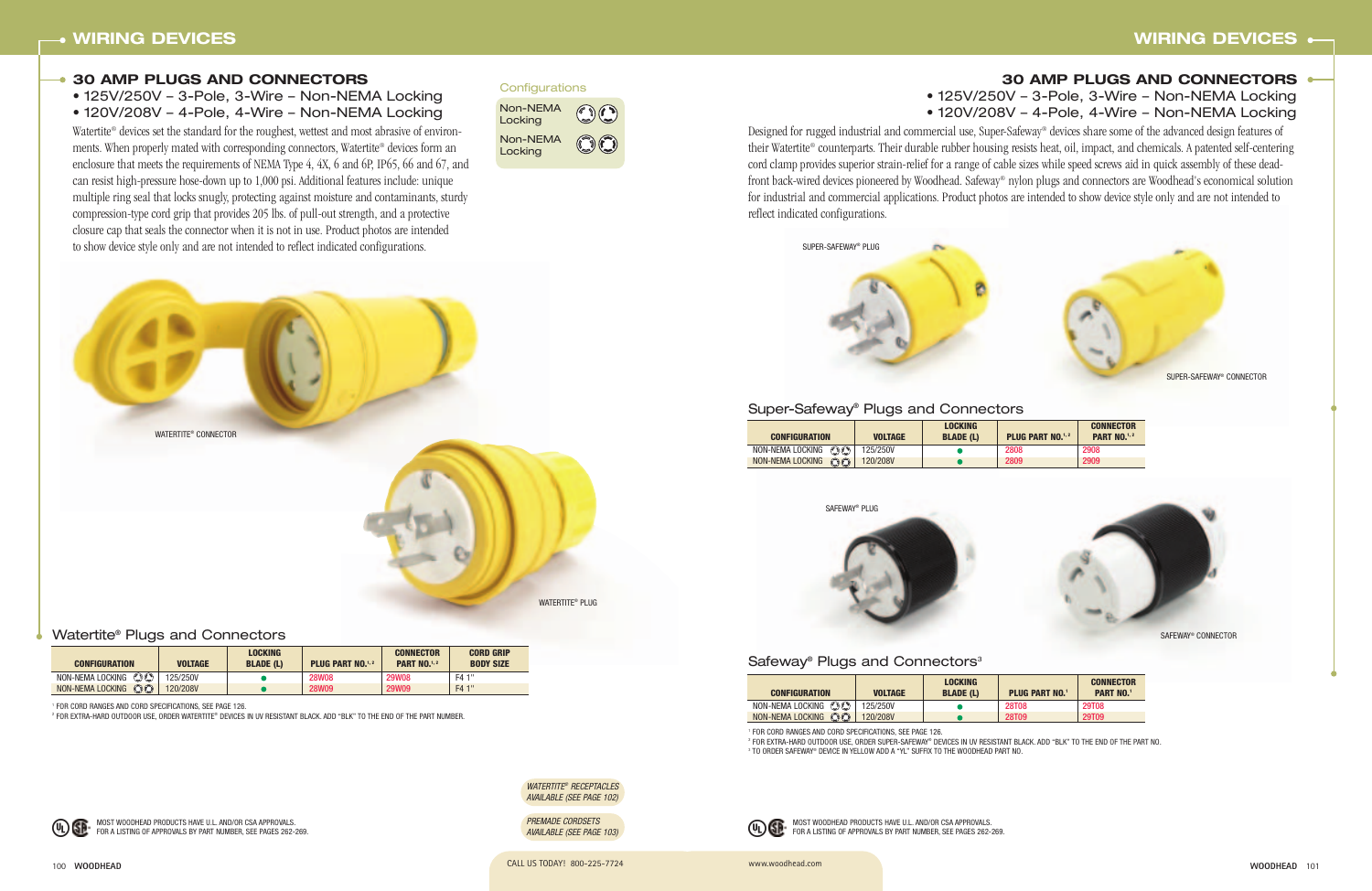www.woodhead.com

406

Cordset Options: Use the following chart to modify your part's specifications. 12 & 14 gauge GFCI cordsets use SJOW cord.

# **30 AMP PLUGS AND CORDSETS** • 125V/250V – 3-Pole, 3-Wire – Non-NEMA Locking • 120V/208V – 4-Pole, 4-Wire – Non-NEMA Locking

#### Super-Safeway® Cordsets

| <b>CONFIGURATION</b> |                         | <b>VOLTAGE</b> | <b>12-GAUGE</b><br><b>SOW CORDSETS</b> |
|----------------------|-------------------------|----------------|----------------------------------------|
| NON-NEMA LOCKING     | $\mathbb{O} \mathbb{O}$ | 125/250V       | 2808 123                               |
| NON-NEMA LOCKING     | $\odot$                 | 120/208V       | 2809 124                               |

#### Watertite® Cordsets

| <b>CONFIGURATION</b> |                         | <b>VOLTAGE</b> | <b>12-GAUGE</b><br><b>SOW CORDSETS</b> |
|----------------------|-------------------------|----------------|----------------------------------------|
| NON-NEMA LOCKING     | $\mathbb{O} \mathbb{O}$ | 125/250V       | <b>28W08 123</b>                       |
| NON-NEMA LOCKING     | $\odot$                 | 120/208V       | 28W09 124                              |

#### **30 AMP PLUGS AND RECEPTACLES**

- 125V/250V 3-Pole, 3-Wire Non-NEMA Locking
- 120V/208V 4-Pole, 4-Wire Non-NEMA Locking

Safeway® Receptacles and Inlets

#### Watertite® Receptacles with Flip Coverplates

| <b>CONFIGURATION</b>                  | <b>VOLTAGE</b> | <b>LOCKING</b><br><b>BLADE (L)</b> | <b>SINGLE</b><br><b>FLIP LID</b> | <b>FLIP LID</b><br><b>WITH MALE</b><br><b>RECEPTACLE</b> | <b>CONNECTOR FOR</b><br><b>FLIP LID WITH</b><br><b>MALE RECEPTACLE</b> |
|---------------------------------------|----------------|------------------------------------|----------------------------------|----------------------------------------------------------|------------------------------------------------------------------------|
| $\bigcirc$<br>NON-NEMA LOCKING        | 125/250V       |                                    | 69W08                            | 68W08                                                    | <b>29W08MB</b>                                                         |
| $\bigcap_{i=1}^n$<br>NON-NEMA LOCKING | 120/208V       |                                    | 69W09                            | 68W09                                                    | <b>29W09MB</b>                                                         |





SAFEWAY® FLANGED INLET SAFEWAY® FLANGED RECEPTACLES

Factory pre-made Watertite® or Super-Safeway® cordsets are made from heavy-duty SOW cord and the appropriate connector bodies that fit your environment. Product photos are intended to show style only and are not intended to reflect indicated configurations.

| <b>CONFIGURATION</b>                    | <b>VOLTAGE</b> | <b>LOCKING</b><br><b>BLADE (L)</b> | <b>FLANGED INLET</b> | <b>FLANGED</b><br><b>RECEPTACLES</b> |
|-----------------------------------------|----------------|------------------------------------|----------------------|--------------------------------------|
| NON-NEMALOCKING $\mathbb{O} \mathbb{C}$ | 125/250V       |                                    | <b>2808MB</b>        | <b>2908MB</b>                        |
| NON-NEMA LOCKING CO                     | 120/208V       |                                    | <b>2809MB</b>        | <b>2909MB</b>                        |







W/ MALE RECEPTACLE

WATERTITE® CONNECTOR FOR FLIP LID W/ MALE RECEPTACLE

Woodhead meets your receptacle needs head-on. Single, duplex or motor-base receptacles for wet abusive environments are covered by Watertite® product solutions while general industrial applications are well served by nylon Safeway® receptacles. Watertite® receptacles feature spring-loaded flip lid covers with built-in lock-out/tag-out capabilities and the patented triple seal for the best in wet-location protection. Product photos are intended to show device style only and are not intended to reflect indicated configurations.







WATERTITE® SINGLE FLIP LID WATERTITE® FLIP LID

Non-NEMA Locking Non-NEMA Locking



MOST WOODHEAD PRODUCTS HAVE U.L. AND/OR CSA APPROVALS. FOR A LISTING OF APPROVALS BY PART NUMBER, SEE PAGES 262-269.

#### **Configurations**

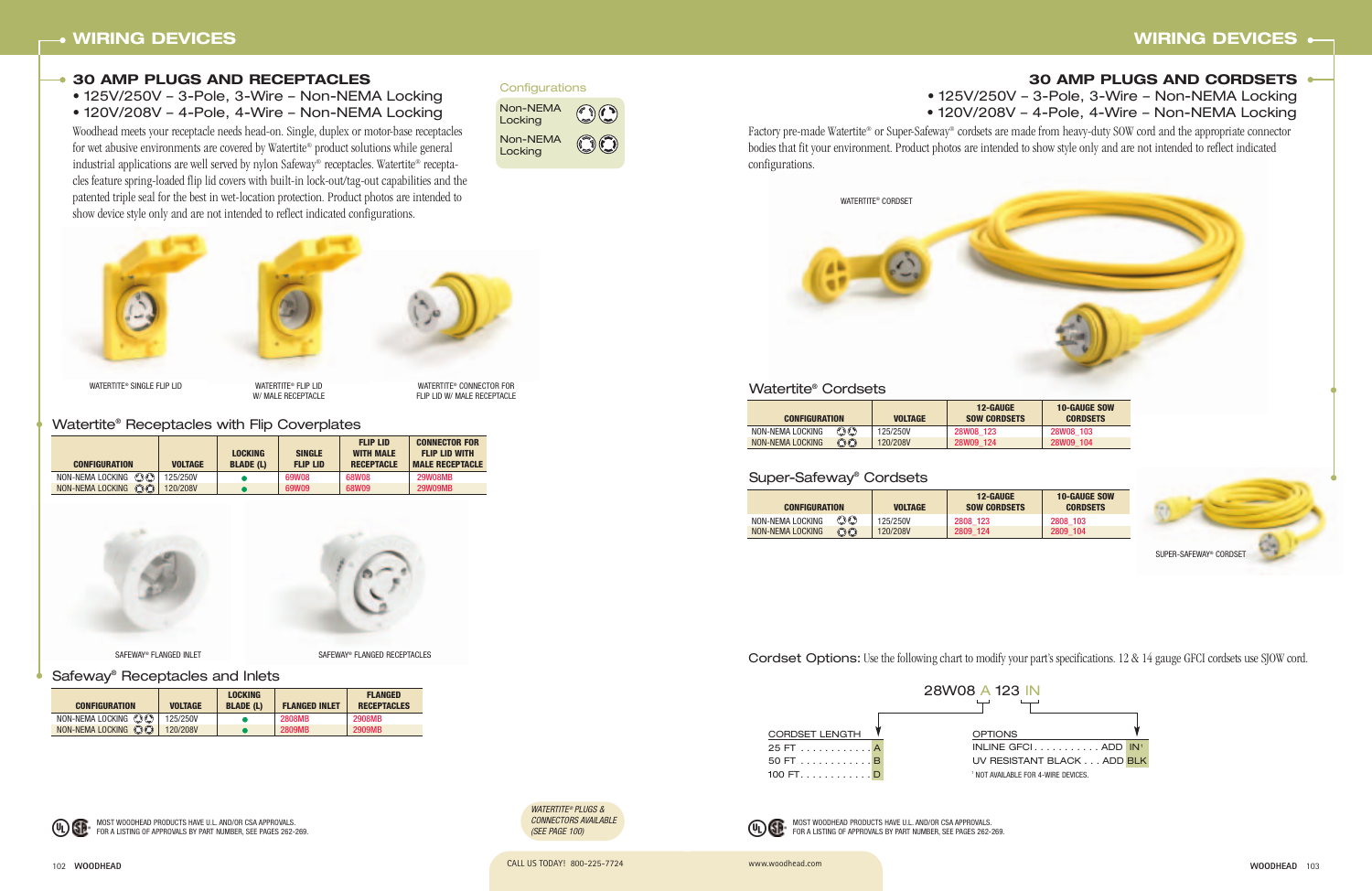104 **WOODHEAD** CALL US TODAY! 800-225-7724 www.woodhead.com

## **30 AMP PLUGS AND CONNECTORS**

- 125V/250V 3-Pole, 4-Wire NEMA L14-30
- 250V 3-Pole, 4-Wire, 3ø NEMA L15-30
- 480V 3-Pole, 4-Wire, 3ø NEMA L16-30
- 600V 3-Pole, 4-Wire, 3ø NEMA L17-30

Watertite® devices set the standard for the roughest, wettest and most abrasive of environments. When properly mated with corresponding connectors, Watertite® devices form an enclosure that meets the requirements of NEMA Type 4, 4X, 6 and 6P, IP65, 66 and 67, and can resist high-pressure hose-down up to 1,000 psi. Additional features include: unique multiple ring seal that locks snugly, protecting against moisture and contaminants, sturdy compression-type cord grip that provides 205 lbs. of pull-out strength, and a protective closure cap that seals the connector when it is not in use. Product photos are intended to show device style only and are not intended to reflect indicated configurations.



| <b>30 AMP PLUGS AND CONNECTORS</b>     |
|----------------------------------------|
| 50V - 3-Pole, 4-Wire - NEMA L14-30     |
| 50V - 3-Pole, 4-Wire, 3ø - NEMA L15-30 |
| 30V - 3-Pole, 4-Wire, 3ø - NEMA L16-30 |
| 00V - 3-Pole, 4-Wire, 3ø - NEMA L17-30 |

#### Watertite® Plugs and Connectors

| <b>CONFIGURATION</b> |         | <b>VOLTAGE</b> | <b>LOCKING</b><br><b>BLADE (L)</b> | <b>PLUG PART NO.</b> <sup>1,2</sup> | <b>CONNECTOR</b><br><b>PART NO.</b> <sup>1,2</sup> | <b>CORD GRIP</b><br><b>BODY SIZE</b> |
|----------------------|---------|----------------|------------------------------------|-------------------------------------|----------------------------------------------------|--------------------------------------|
| NEMA L14-30          | ٥       | 125V/250V      |                                    | <b>28W74</b>                        | <b>29W74</b>                                       | F4 1"                                |
| <b>NEMA L15-30</b>   | $\odot$ | 250V.30        |                                    | <b>28W75</b>                        | <b>29W75</b>                                       | F4 1"                                |
| NEMA L16-30          | $\odot$ | 480V.30        |                                    | <b>28W76</b>                        | <b>29W76</b>                                       | F4 1"                                |
| <b>NEMA L17-30</b>   | $\odot$ | 600V.30        |                                    | <b>28W77</b>                        | <b>29W77</b>                                       | F4 1"                                |

<sup>1</sup> FOR CORD RANGES AND CORD SPECIFICATIONS, SEE PAGE 126.





# Safeway<sup>®</sup> Plugs and Connectors<sup>3</sup>



| <b>CONFIGURATION</b> |                 | <b>VOLTAGE</b> | <b>LOCKING</b><br><b>BLADE (L)</b> | <b>PLUG PART NO.</b> <sup>1,2</sup> | <b>CONNECTOR</b><br><b>PART NO.</b> <sup>1, 2</sup> |
|----------------------|-----------------|----------------|------------------------------------|-------------------------------------|-----------------------------------------------------|
| NEMA L14-30          | $\odot$         | 125V/250V      |                                    | <b>28T74</b>                        | 29T74                                               |
| NEMA L15-30          | $\odot$         | 250V.30        |                                    | <b>28T75</b>                        | <b>29T75</b>                                        |
| NEMA L16-30          | $\odot$ $\odot$ | 480V.30        |                                    | 28T76                               | 29T76                                               |
| <b>NEMA L17-30</b>   | $\odot$ $\odot$ | 600V, 3ø       |                                    | <b>28T77</b>                        | 29T77                                               |

<sup>1</sup> FOR CORD RANGES AND CORD SPECIFICATIONS, SEE PAGE 126.

<sup>2</sup> TO ORDER SAFEWAY® DEVICE IN YELLOW ADD A "YL" SUFFIX TO THE WOODHEAD PART NO. <sup>3</sup> FOR EXTRA-HARD OUTDOOR USE, ORDER SUPER-SAFEWAY® DEVICES IN UV RESISTANT BLACK. ADD "BLK" TO THE END OF THE PART NO.



<sup>2</sup> FOR EXTRA-HARD OUTDOOR USE, ORDER WATERTITE® DEVICES IN UV RESISTANT BLACK. ADD "BLK" TO THE END OF THE PART NUMBER.



| <b>CONFIGURATION</b> |                 | <b>VOLTAGE</b> | <b>LOCKING</b><br><b>BLADE (L)</b> | <b>PLUG PART NO.1,3</b> | <b>CONNECTOR</b><br><b>PART NO.</b> <sup>1,3</sup> |
|----------------------|-----------------|----------------|------------------------------------|-------------------------|----------------------------------------------------|
| NEMA L14-30          | $\odot$ $\odot$ | 125V/250V      |                                    | 2874                    | 2974                                               |
| <b>NEMA L15-30</b>   | $\odot$         | 250V.30        |                                    | 2875                    | 2975                                               |
| NEMA L16-30          | $\odot$ $\odot$ | 480V.30        |                                    | 2876                    | 2976                                               |
| <b>NEMA L17-30</b>   | $\odot$         | 600V, 3ø       |                                    | 2877                    | 2977                                               |

# Super-Safeway® Plugs and Connectors

| Configurations                                                                         |
|----------------------------------------------------------------------------------------|
| NEMA $L14 - 30$ $(\mathcal{C}_s)$ $(\mathcal{C}_s)$                                    |
| NEMA L15-30 $(\begin{matrix} 0 \\ 0 \end{matrix})(\begin{matrix} 1 \\ 0 \end{matrix})$ |
| NEMA L16-30 (20)                                                                       |
| NEMA L17-30 ( 0 ( 1)                                                                   |

MOST WOODHEAD PRODUCTS HAVE U.L. AND/OR CSA APPROVALS. FOR A LISTING OF APPROVALS BY PART NUMBER, SEE PAGES 262-269.

## $• 125V/250V$  $• 250V$

- $480V$ 
	- $600V$

MOST WOODHEAD PRODUCTS HAVE U.L. AND/OR CSA APPROVALS. FOR A LISTING OF APPROVALS BY PART NUMBER, SEE PAGES 262-269.

Designed for rugged industrial and commercial use, Super-Safeway® devices share some of the advanced design features of their Watertite® counterparts. Their durable rubber housing resists heat, oil, impact, and chemicals. A patented self-centering cord clamp provides superior strain-relief for a range of cable sizes while speed screws aid in quick assembly of these dead-front back-wired devices pioneered by Woodhead. Safeway® nylon plugs and connectors are Woodhead's economical solution for industrial and commercial applications. Product photos are intended to show device style only and are not intended to reflect indicated configurations.



WATERTITE® RECEPTACLES AVAILABLE (SEE PAGE 106)

PREMADE CORDSETS AVAILABLE (SEE PAGE 107)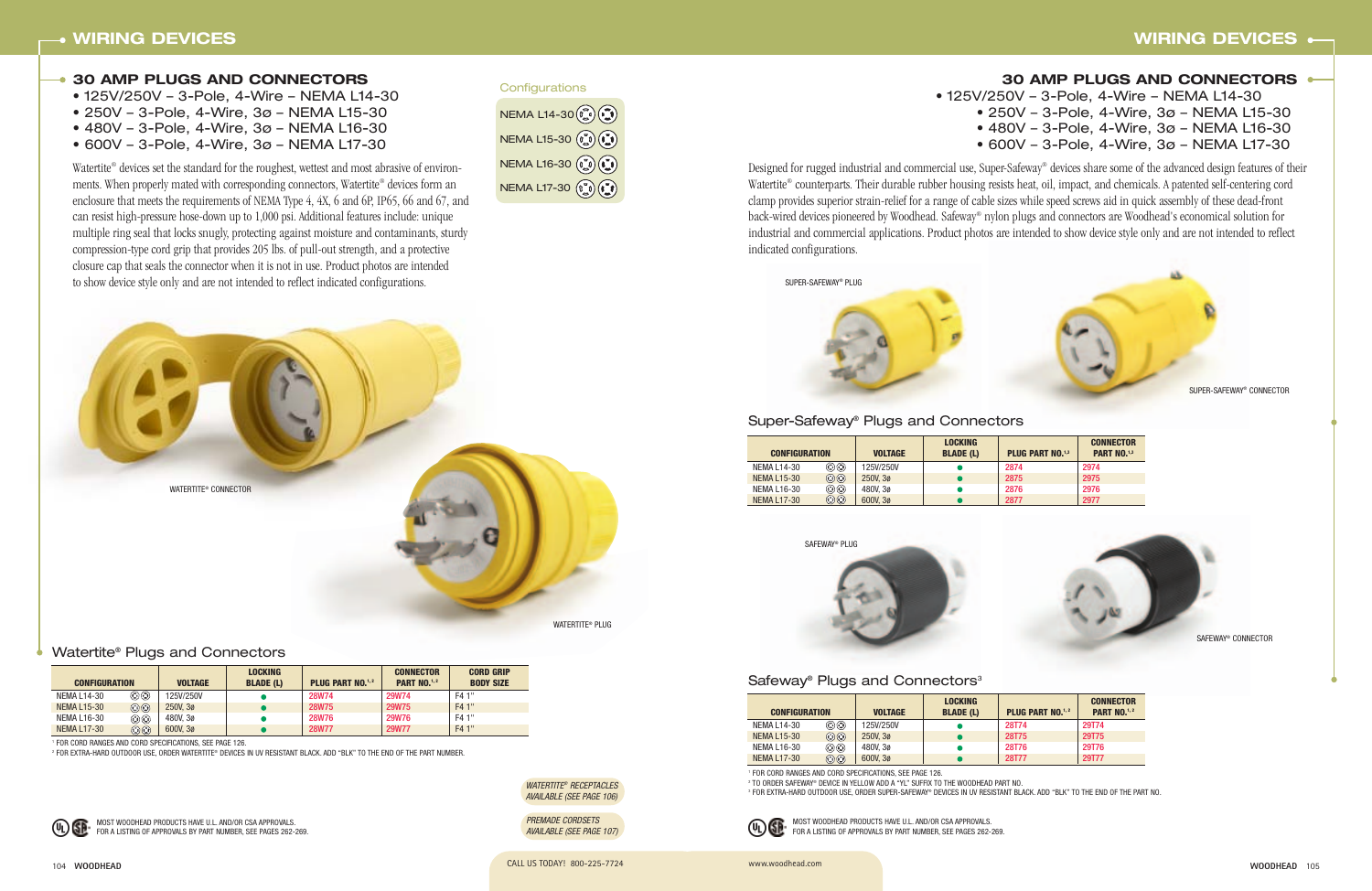

106 **WOODHEAD** CALL US TODAY! 800-225-7724 www.woodhead.com

#### **30 AMP CORDSETS**

• 125V/250V – 3-Pole, 4-Wire – NEMA L14-30 • 250V – 3-Pole, 4-Wire, 3ø – NEMA L15-30 • 480V – 3-Pole, 4-Wire, 3ø – NEMA L16-30 • 600V – 3-Pole, 4-Wire, 3ø – NEMA L17-30



Factory pre-made Watertite® or Super-Safeway® cordsets are made from heavy-duty SOW cord and the appropriate connector bodies that fit your environment. Product photos are intended to show style only and are not intended to reflect indicated configurations.

Cordset Options: Use the following chart to modify your part's specifications.

# Super-Safeway® Cordsets

| <b>CONFIGURATION</b> |                 | <b>VOLTAGE</b> | <b>12-GAUGE</b><br><b>SOW CORDSETS</b> | <b>10-GAUGE SOW</b><br><b>CORDSETS</b> |
|----------------------|-----------------|----------------|----------------------------------------|----------------------------------------|
| <b>NEMA L14-30</b>   | $\odot$ $\odot$ | 125V/250V      | 2874 124                               | 2874 104                               |
| <b>NEMA L15-30</b>   | $\odot$         | 250V.30        | 2875 124                               | 2875 104                               |
| NEMA L16-30          | $\odot$ $\odot$ | 480V.30        | 2876 124                               | 2876 104                               |
| <b>NEMA L17-30</b>   | $\odot \odot$   | 600V.30        | 2877 124                               | 2877 104                               |

# Watertite® Cordsets

| <b>CONFIGURATION</b> |                 | <b>VOLTAGE</b> | <b>12-GAUGE</b><br><b>SOW CORDSETS</b> | <b>10-GAUGE SOW</b><br><b>CORDSETS</b> |
|----------------------|-----------------|----------------|----------------------------------------|----------------------------------------|
| <b>NEMA L14-30</b>   | $\odot$ $\odot$ | 125V/250V      | 28W74 124                              | 28W74 104                              |
| <b>NEMA L15-30</b>   | $\odot$         | 250V.30        | 28W75 124                              | 28W75 104                              |
| <b>NEMA L16-30</b>   | $\circledcirc$  | 480V.30        | 28W76 124                              | 28W76 104                              |
| <b>NEMA L17-30</b>   | $\odot$ $\odot$ | 600V, 3ø       | 28W77 124                              | 28W77 104                              |



W/ MALE RECEPTACLE

WATERTITE® CONNECTOR FOR FLIP LID W/ MALE RECEPTACLE

#### **30 AMP RECEPTACLES**

- 125V/250V 3-Pole, 4-Wire NEMA L14-30
- 250V 3-Pole, 4-Wire, 3ø NEMA L15-30
- 480V 3-Pole, 4-Wire, 3ø NEMA L16-30
- 600V 3-Pole, 4-Wire, 3ø NEMA L17-30

WATERTITE® PLUGS & CONNECTORS AVAILABLE (SEE PAGE 104)

Woodhead meets your receptacle needs head-on. Single, duplex or motor-base receptacles for wet abusive environments are covered by Watertite® product solutions while general industrial applications are well served by nylon Safeway® receptacles. Watertite® receptacles feature spring-loaded flip lid covers with built-in lock-out/tag-out capabilities and the patented triple seal for the best in wet-location protection. Product photos are intended to show device style only and are not intended to reflect indicated configurations.

Watertite® Receptacles with Flip Coverplates

<sup>1</sup> FOR CORROSION-RESISTANT RECEPTACLE, ADD "CR" SUFFIX TO PART NUMBER.



| <b>CONFIGURATION</b> |                 | <b>VOLTAGE</b> | <b>LOCKING</b><br><b>BLADE (L)</b> | <b>SINGLE</b><br><b>FLIP LID</b> | <b>FLIP LID</b><br><b>WITH MALE</b><br><b>RECEPTACLE</b> | <b>CONNECTOR FOR</b><br><b>FLIP LID WITH</b><br><b>MALE RECEPTACLE</b> |
|----------------------|-----------------|----------------|------------------------------------|----------------------------------|----------------------------------------------------------|------------------------------------------------------------------------|
| <b>NEMA L14-30</b>   | ٥Θ              | 125V/250V      |                                    | 69W74                            | 68W74                                                    | <b>29W74MB</b>                                                         |
| <b>NEMA L15-30</b>   | $\odot$ $\odot$ | 250V.30        |                                    | 69W75                            | 68W75                                                    | <b>29W75MB</b>                                                         |
| <b>NEMA L16-30</b>   | $\odot$ O       | 480V.30        |                                    | 69W76                            | 68W76                                                    | <b>29W76MB</b>                                                         |
| <b>NEMA L17-30</b>   | $\odot$         | 600V.30        |                                    | 69W77                            | 68W77                                                    | <b>29W77MB</b>                                                         |



SAFEWAY® FLANGED RECEPTACLES SAFEWAY® FLANGED RECEPTACLES SAFEWAY® FLANGED RECEPTACLES



| <b>CONFIGURATION</b> |                 | <b>VOLTAGE</b> | <b>LOCKING</b><br><b>BLADE (L)</b> | <b>FLANGED INLET</b> | <b>FLANGED</b><br><b>RECEPTACLES</b> | <b>SINGLE</b><br><b>RECEPTACLE<sup>1</sup></b> |
|----------------------|-----------------|----------------|------------------------------------|----------------------|--------------------------------------|------------------------------------------------|
| <b>NEMA L14-30</b>   | $\odot$ $\odot$ | 125V/250V      |                                    | <b>2874MB</b>        | <b>2974MB</b>                        | 4974                                           |
| <b>NEMA L15-30</b>   | $\odot$ $\odot$ | 250V.30        |                                    | <b>2875MB</b>        | <b>2975MB</b>                        | 4975                                           |
| <b>NEMA L16-30</b>   | $\odot$         | 480V.30        |                                    | <b>2876MB</b>        | <b>2976MB</b>                        | 4976                                           |
| <b>NEMA L17-30</b>   | $\odot$         | 600V.30        |                                    | <b>2877MB</b>        | <b>2977MB</b>                        |                                                |

Safeway® Receptacles and Inlets

MOST WOODHEAD PRODUCTS HAVE U.L. AND/OR CSA APPROVALS. FOR A LISTING OF APPROVALS BY PART NUMBER, SEE PAGES 262-269.



- 
- -









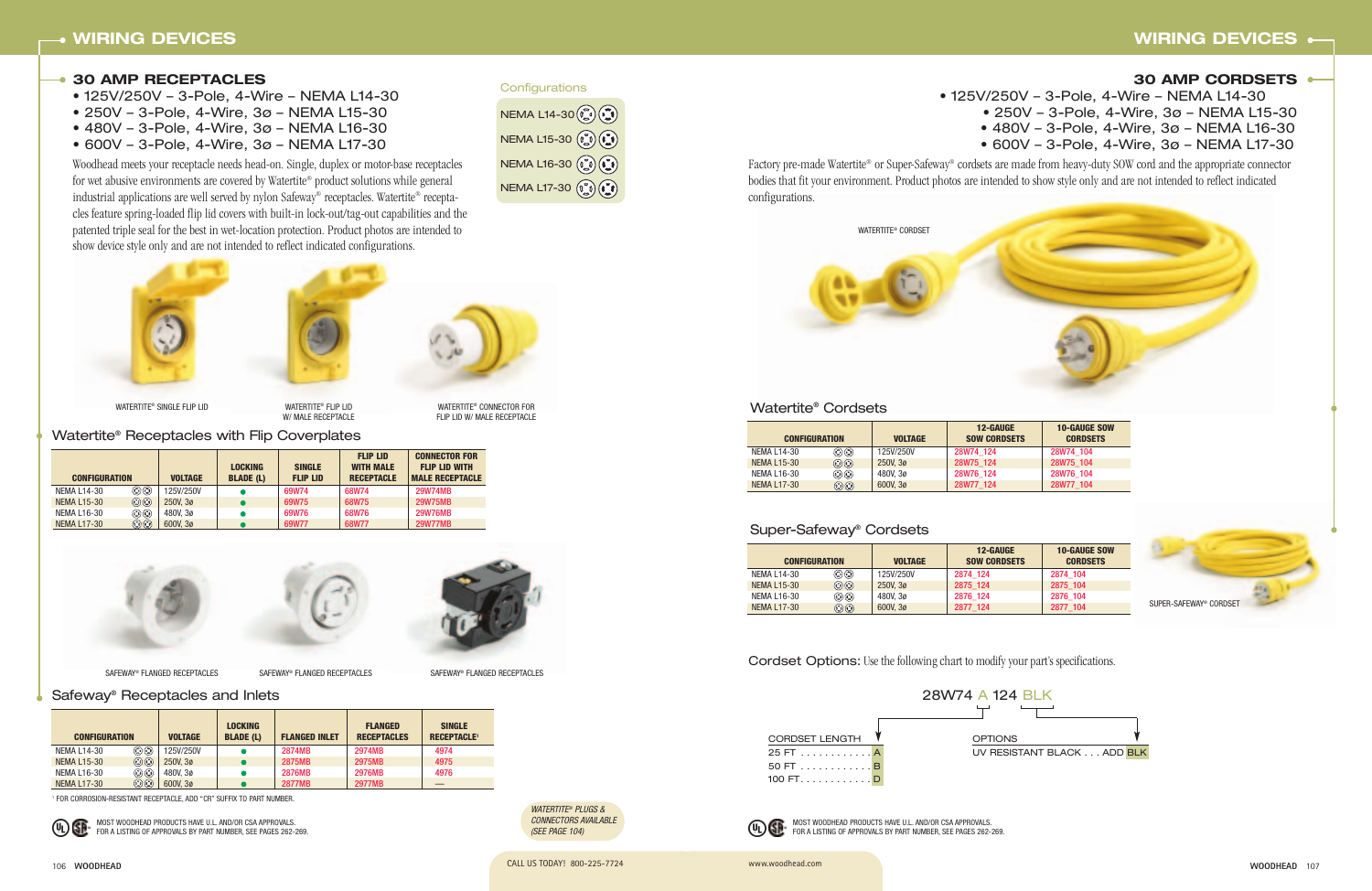WATERTITE® RECEPTACLES







CALL US TODAY! 800-225-7724 CALL US TODAY! 800-225-7724 108 **WOODHEAD**

<sup>1</sup> FOR CORD RANGES AND CORD SPECIFICATIONS, SEE PAGE 126.

<sup>2</sup> FOR EXTRA-HARD OUTDOOR USE, ORDER WATERTITE® DEVICES IN UV RESISTANT BLACK. ADD "BLK" TO THE END OF THE PART NUMBER.



# **30 AMP/3 PHASE Y PLUGS AND CONNECTORS**

- 120V/208V 4-Pole, 5-Wire, 3ø NEMA L21-30
- 277V/480V 4-Pole, 5-Wire, 3ø NEMA L22-30
- 347V/600V 4-Pole, 5-Wire, 3ø NEMA L23-30

Watertite<sup>®</sup> devices set the standard for the roughest, wettest and most abrasive of environments. When properly mated with corresponding connectors, Watertite® devices form an enclosure that meets the requirements of NEMA Type 4, 4X, 6 and 6P, IP65, 66 and 67, and can resist high-pressure hose-down up to 1,000 psi. Additional features include: unique multiple ring seal that locks snugly, protecting against moisture and contaminants, sturdy compression-type cord grip that provides 205 lbs. of pull-out strength, and a protective closure cap that seals the connector when it is not in use. Product photos are intended to show device style only and are not intended to reflect indicated configurations.

#### Watertite® Plugs and Connectors

| NEMA L21-30 (                                                                                                 |
|---------------------------------------------------------------------------------------------------------------|
| NEMA L22-30 ( $\widehat{C_2}$ ) $\widehat{C_3}$ )                                                             |
| NEMA L23-30 $\left(\begin{matrix} 0 \\ 0 \end{matrix}\right) \left(\begin{matrix} 0 \\ 0 \end{matrix}\right)$ |





- 
- -

MOST WOODHEAD PRODUCTS HAVE U.L. AND/OR CSA APPROVALS. FOR A LISTING OF APPROVALS BY PART NUMBER, SEE PAGES 262-269.

#### **Configurations**



SAFEWAY® PLUG



# Safeway<sup>®</sup> Plugs and Connectors<sup>3</sup>



<sup>2</sup> FOR EXTRA-HARD OUTDOOR USE, ORDER SUPER-SAFEWAY® DEVICES IN UV RESISTANT BLACK. ADD "BLK" TO THE END OF THE PART NO. <sup>3</sup> TO ORDER SAFEWAY® DEVICE IN YELLOW ADD A "YL" SUFFIX TO THE WOODHEAD PART NO.

# **WIRING DEVICES**

# **30 AMP/3 PHASE Y PLUGS AND CONNECTORS** • 120V/208V – 4-Pole, 5-Wire, 3ø – NEMA L21-30 • 277V/480V – 4-Pole, 5-Wire, 3ø – NEMA L22-30 • 347V/600V – 4-Pole, 5-Wire, 3ø – NEMA L23-30

Designed for rugged industrial and commercial use, Super-Safeway® devices share some of the advanced design features of their Watertite® counterparts. Their durable rubber housing resists heat, oil, impact, and chemicals. A patented self-centering cord clamp provides superior strain-relief for a range of cable sizes while speed screws aid in quick assembly of these deadfront back-wired devices pioneered by Woodhead. Safeway® nylon plugs and connectors are Woodhead's economical solution for industrial and commercial applications. Product photos are intended to show device style only and are not intended to reflect indicated configurations.

## Super-Safeway® Plugs and Connectors

| <b>CONFIGURATION</b> |                                | <b>VOLTAGE</b> | <b>LOCKING</b><br><b>BLADE (L)</b> | <b>PLUG PART NO.</b> <sup>1,2</sup> | <b>CONNECTOR</b><br><b>PART NO.1,2</b> |
|----------------------|--------------------------------|----------------|------------------------------------|-------------------------------------|----------------------------------------|
| NEMA L21-30          | $\textcircled{\scriptsize{3}}$ | 120/208V, 3ø   |                                    | 2881                                | 2981                                   |
| <b>NEMA L22-30</b>   | $\odot$ $\odot$                | 277/480V.30    |                                    | 2882                                | 2982                                   |
| NEMA L23-30          | $\circledS$                    | 347/600V, 3ø   |                                    | 2883                                | 2983                                   |

| <b>CONFIGURATION</b> |                 | <b>VOLTAGE</b> | <b>LOCKING</b><br><b>BLADE (L)</b> | <b>PLUG PART NO.1</b> | <b>CONNECTOR</b><br><b>PART NO.1</b> |
|----------------------|-----------------|----------------|------------------------------------|-----------------------|--------------------------------------|
| NEMA L21-30          | ۵۰              | 120/208V. 3ø   |                                    | <b>28T81</b>          | 29T81                                |
| <b>NEMA L22-30</b>   | $\odot$ $\odot$ | 277/480V, 30   |                                    | <b>28T82</b>          | <b>29T82</b>                         |
| NEMA L23-30          | ©ා              | 347/600V, 3ø   |                                    | <b>28T83</b>          | 29T83                                |

<sup>1</sup> FOR CORD RANGES AND CORD SPECIFICATIONS, SEE PAGE 126.



| <b>CONFIGURATION</b> |             | <b>VOLTAGE</b> | <b>LOCKING</b><br><b>BLADE (L)</b> | <b>PLUG PART NO.1,2</b> | <b>CONNECTOR</b><br><b>PART NO.</b> <sup>1,2</sup> | <b>CORD GRIP</b><br><b>BODY SIZE</b> |
|----------------------|-------------|----------------|------------------------------------|-------------------------|----------------------------------------------------|--------------------------------------|
| NEMA L21-30          | ۵۰          | 120/208V.30    |                                    | <b>28W81</b>            | <b>29W81</b>                                       | F4 1"                                |
| <b>NEMA L22-30</b>   | $\odot$     | 277/480V, 30   |                                    | <b>28W82</b>            | <b>29W82</b>                                       | F4 1"                                |
| <b>NEMA L23-30</b>   | $\circledS$ | 347/600V, 3ø   |                                    | <b>28W83</b>            | <b>29W83</b>                                       | F4 1"                                |